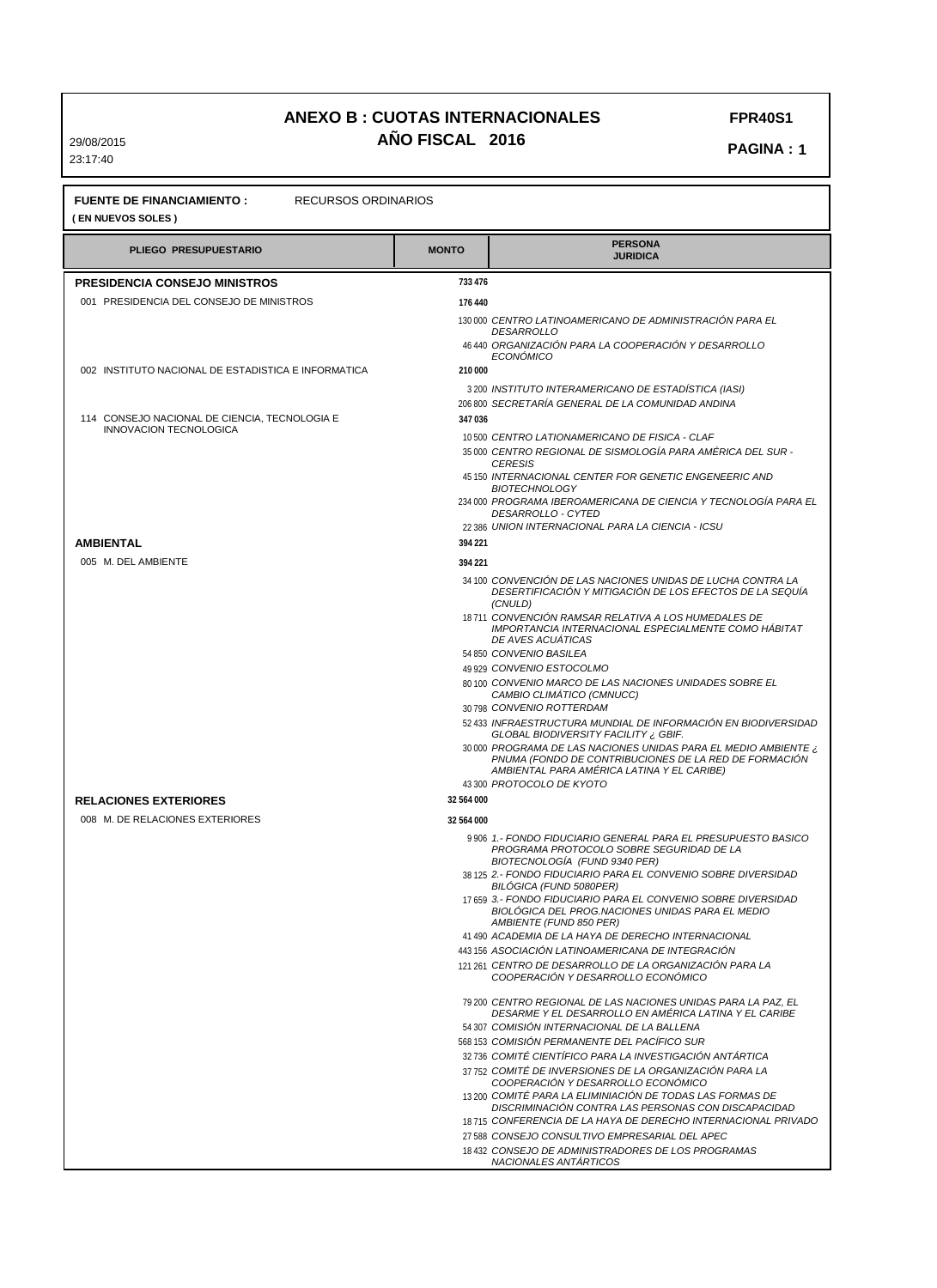29/08/2015 23:17:40

#### **PAGINA : 2 FPR40S1**

| <b>FUENTE DE FINANCIAMIENTO:</b><br>RECURSOS ORDINARIOS<br>( EN NUEVOS SOLES ) |              |                                                                                                                                                              |  |
|--------------------------------------------------------------------------------|--------------|--------------------------------------------------------------------------------------------------------------------------------------------------------------|--|
| <b>PLIEGO PRESUPUESTARIO</b>                                                   | <b>MONTO</b> | <b>PERSONA</b><br><b>JURIDICA</b>                                                                                                                            |  |
| <b>RELACIONES EXTERIORES</b>                                                   | 32 564 000   |                                                                                                                                                              |  |
| 008 M. DE RELACIONES EXTERIORES                                                | 32 564 000   |                                                                                                                                                              |  |
|                                                                                |              | 21 648 CONSEJO DE COOPERACIÓN ECONÓMICA DEL PACÍFICO                                                                                                         |  |
|                                                                                |              | 1317 CONVENCIÓN DE OTTAWA - CONVENCIÓN SOBRE LA PROHIBICIÓN                                                                                                  |  |
|                                                                                |              | DEL EMPLEO, ALMACENAMIENTO, PRODUCCIÓN Y TRANSFERENCIA                                                                                                       |  |
|                                                                                |              | DE MINAS ANTIPERSONALES Y SOBRE SU DESTRUCCIÓN                                                                                                               |  |
|                                                                                |              | 4 322 CONVENCIÓN SOBRE LA PROHIBICIÓN DEL DESARROLLO, LA<br>PRODUCCIÓN Y EL ALMACENAMIENTO DE ARMAS                                                          |  |
|                                                                                |              | BACTEREOLÓGICAS (BILOLÓGICAS) Y TOXÍNICAS Y SOBRE SU                                                                                                         |  |
|                                                                                |              | <b>DESTRUCCION</b>                                                                                                                                           |  |
|                                                                                |              | 3326 CONVENCIÓN SOBRE MUNICIONES EN RACIMO<br>27 719 CONVENIO DE BASILEA SOBRE EL CONTROL DE LOS MOVIMIENTOS                                                 |  |
|                                                                                |              | TRANSFRONTERIZOS DE DESECHOS PELIGROSOS PARA SU<br><b>DISPOSICION</b>                                                                                        |  |
|                                                                                |              | 14 488 CONVENIO DE ROTTERDAM SOBRE LOS PROCEDIMIENTOS<br>CONVENIDOS PARA CIERTOS QUIMICOS Y PESTICIDAS<br>PELIGROSOS EN EL COMERCIO INTERNACIONAL            |  |
|                                                                                |              | 3939 CONVENIO SOBRE PROHICIONES O RESTRICCIONES DEL EMPLEO                                                                                                   |  |
|                                                                                |              | DE CIERTAS ARMAS CONVENCIONALES QUE PUEDAN<br>CONSIDERARSE EXCESIVAMENTE NOCIVAS O DE EFECTOS                                                                |  |
|                                                                                |              | <b>INDISCRIMINADOS</b>                                                                                                                                       |  |
|                                                                                |              | 3 905 CORTE PERMANENTE DE ARBITRAJE                                                                                                                          |  |
|                                                                                |              | 13 200 FONDO CENTRAL PARA ACCIÓN DE EMERGENCIAS                                                                                                              |  |
|                                                                                |              | 13 200 FONDO DE CONTRIBUCIONES VOLUNTARIAS DE LAS NACIONES<br>UNIDAS PARA LAS POBLACIONES INDÍGENAS                                                          |  |
|                                                                                |              | 660 000 FONDO DE COOPERACIÓN DE LA ALIANZA DEL PACÍFICO                                                                                                      |  |
|                                                                                |              | 28 121 FONDO DE LAS NACIONES UNIDAS PARA LA DEMOCRACIA                                                                                                       |  |
|                                                                                |              | 52 800 FONDO DEL PROGRAMA DE NACIONES UNIDAS PARA EL MEDIO<br><b>AMBIENTE</b>                                                                                |  |
|                                                                                |              | 198 000 FONDO ESPECIAL MULTILATERAL DEL CONSEJO INTERAMERICANO<br>PARA DESARROLLO INTEGRAL                                                                   |  |
|                                                                                |              | 13 200 FONDO ESPECIFICO DEL GRUPO DE TRABAJO ENCARGADO DE<br>ELABORAR EL PROYECTO DE DECLARACIÓN AMERICANA SOBRE<br>LOS DERECHOS DE LOS PUEBLOS INDIGENAS    |  |
|                                                                                |              | 125 094 FONDO FIDUCIARIO DEL PLAN DE ACCIÓN DEL PACÍFICO SUDESTE                                                                                             |  |
|                                                                                |              | 5547 FONDO FIDUCIARIO PARA EL CONVENIO DE VIENA PARA LA<br>PROTECCIÓN DE LA CAPA DE OZONO<br>26 400 FONDO PARA APOYAR LAS TAREAS DEL GRUPO DE REVISIÓN DE LA |  |
|                                                                                |              | IMPLEMENTACIÓN DE LAS CUMBRES DE AMÉRICA<br>13 200 FONDO PARA LA CONSOLIDACIÓN DE LA PAZ                                                                     |  |
|                                                                                |              | 52 800 FONDO PÉREZ GUERRERO                                                                                                                                  |  |
|                                                                                |              | 4884 FONDO VOLUNTARIO NNUU PARA LAS VÍCTIMAS DE LA TORTURA                                                                                                   |  |
|                                                                                |              | 235 781 FORO DE COOPERACIÓN ECONÓMICA DEL ASIA PACÍFICO<br>(ADMINISTRATIVA)                                                                                  |  |
|                                                                                |              | 38 808 FORO DE COOPERACIÓN ECONÓMICA DEL ASIA PACÍFICO<br>(OPERATIVA)                                                                                        |  |
|                                                                                |              | 14 060 GRUPO DE LOS 77<br>66 000 INSTITUTO INTERNACIONAL PARA LA DEMOCRACIA Y ASITENCIA                                                                      |  |
|                                                                                |              | ELECTORAL                                                                                                                                                    |  |
|                                                                                |              | 19854 INSTITUTO ITALO-LATINOAMERICANO                                                                                                                        |  |
|                                                                                |              | 13 200 INTERAMERICAN INSTITUTE FOR GLOBAL CHANGE RESEARCH                                                                                                    |  |
|                                                                                |              | 15 924 INTERGOVEMMENTAL PANEL ON CLIMATE CHANGE                                                                                                              |  |
|                                                                                |              | 26 400 MISIONES DE OBSERVACIÓN ELECTORAL DE LA OEA                                                                                                           |  |
|                                                                                |              | 66 000 OFICINA DE ALTO COMISIONADO DE LAS NACIONES UNIDAS PARA<br>LOS DERECHOS HUMANOS<br>18 208 OFICINA INTERNACIONAL DE EXPOSITORES                        |  |
|                                                                                |              | 5 280 ONU-MUJERES                                                                                                                                            |  |
|                                                                                |              | 483 822 ORGANISMO ANDINO DE SALUD-CONVENIO HIPÓLITO UNANUE                                                                                                   |  |
|                                                                                |              | 147 832 ORGANISMO INTENACIONAL PARA LAS MIGRACIONES                                                                                                          |  |
|                                                                                |              | 720 926 ORGANISMO INTERNACIONAL DE ENERGIA ATÓMICA                                                                                                           |  |
|                                                                                |              | 26 787 ORGANISMO PARA LA PROSCRIPCIÓN DE LAS ARMAS NUCLEARES<br>EN AMÉRICA LATINA Y EL CARIBE                                                                |  |
|                                                                                |              | 12 070 785 ORGANIZACIÓN DE LAS NACIONES UNIDAS                                                                                                               |  |
|                                                                                |              | 1613 903 ORGANIZACIÓN DE LAS NACIONES UNIDAS PARA LA AGRICULTURA<br>Y LA ALIMENTACIÓN                                                                        |  |
|                                                                                |              | 132 000 ORGANIZACIÓN DE LAS NACIONES UNIDAS PARA LA AGRICULTURA<br>Y LA ALIMENTACIÓN FAO - OFICINA SEDE LIMA                                                 |  |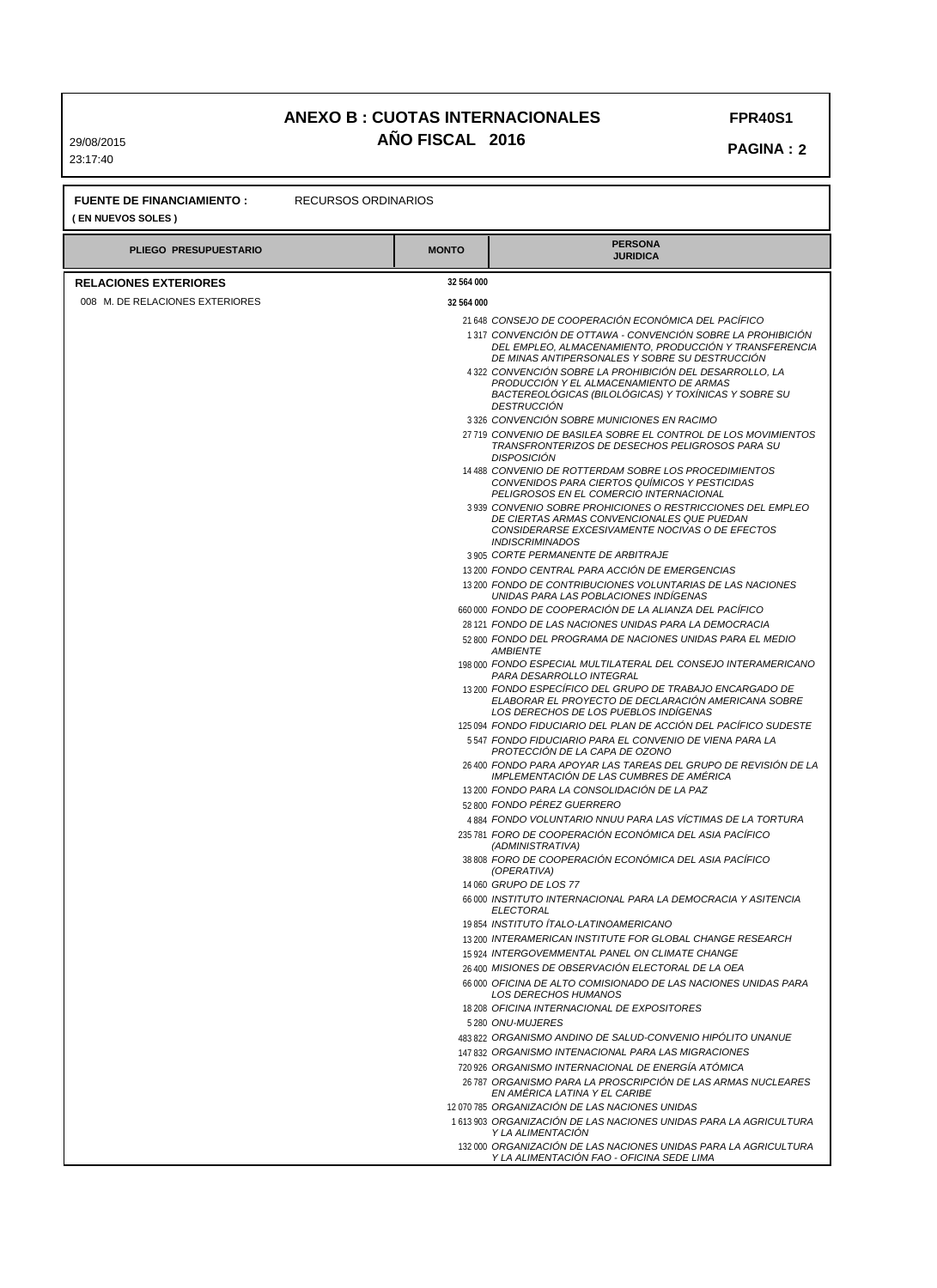29/08/2015 23:17:40

**FPR40S1** 

 **PAGINA: 3** 

| <b>RECURSOS ORDINARIOS</b><br><b>FUENTE DE FINANCIAMIENTO:</b><br>(EN NUEVOS SOLES) |              |                                                                                                                                       |  |  |
|-------------------------------------------------------------------------------------|--------------|---------------------------------------------------------------------------------------------------------------------------------------|--|--|
| PLIEGO PRESUPUESTARIO                                                               | <b>MONTO</b> | <b>PERSONA</b><br><b>JURIDICA</b>                                                                                                     |  |  |
| <b>RELACIONES EXTERIORES</b>                                                        | 32 564 000   |                                                                                                                                       |  |  |
| 008 M. DE RELACIONES EXTERIORES                                                     | 32 564 000   |                                                                                                                                       |  |  |
|                                                                                     |              | 990 000 ORGANIZACIÓN DE LAS NACIONES UNIDAS PARA LA EDUCACIÓN.                                                                        |  |  |
|                                                                                     |              | LA CIENCIA Y LA CULTURA<br>1879 944 ORGANIZACIÓN DE LOS ESTADOS AMERICANOS                                                            |  |  |
|                                                                                     |              | 66 000 ORGANIZACIÓN DE LOS ESTADOS AMERICANOS - OFICINA LIMA                                                                          |  |  |
|                                                                                     |              | 993 168 ORGANIZACIÓN DEL TRATADO DE COOPERACIÓN AMAZÓNICA                                                                             |  |  |
|                                                                                     |              | 302 106 ORGANIZACIÓN INTERNACIONAL DE LAS MADERAS TROPICALES<br>1 280 491 ORGANIZACIÓN INTERNACIONAL DEL TRABAJO                      |  |  |
|                                                                                     |              | 90 196 ORGANIZACIÓN MARÍTIMA INTERNACIONAL                                                                                            |  |  |
|                                                                                     |              | 1195 975 ORGANIZACIÓN MUNDIAL DE COMERCIO                                                                                             |  |  |
|                                                                                     |              | 1683 280 ORGANIZACIÓN MUNDIAL DE LA SALUD                                                                                             |  |  |
|                                                                                     |              | 177 380 ORGANIZACIÓN MUNDIAL DEL TURISMO<br>213 130 ORGANIZACIÓN PARA LA PROHIBICIÓN DE LAS ARMAS QUIMICAS                            |  |  |
|                                                                                     |              | 2470 608 PROGRAMA DE LAS NACIONES UNIDAS PARA EL DESARROLLO                                                                           |  |  |
|                                                                                     |              | 1322 397 PROGRAMA MUNDIAL DE ALIMENTOS                                                                                                |  |  |
|                                                                                     |              | 18 480 RED DE ARCHIVOS DIPLOMÁTICOS IBEROAMERICANOS<br>89 863 SECRETARÍA DEL TRATADO ANTÁRTICO                                        |  |  |
|                                                                                     |              | 134 593 SECRETARÍA GENERAL IBEROAMERICANA                                                                                             |  |  |
|                                                                                     |              | 79 200 SISTEMA INTERAMERICANO DE DERECHOS HUMANOS                                                                                     |  |  |
|                                                                                     |              | 8427 TRATADO SOBRE LA NO PROLIFERACIÓN DE ARMAS NUCLEARES                                                                             |  |  |
| <b>ECONOMIA Y FINANZAS</b>                                                          | 16 000       | 1044 402 UNIÓN DE LAS NACIONES SURAMERICANAS                                                                                          |  |  |
| 009 M. DE ECONOMIA Y FINANZAS                                                       | 16 000       |                                                                                                                                       |  |  |
|                                                                                     |              | 16000 ASOCIACION INTERNACIONAL DEL PRESUPUESTO PUBLICO - ASIP                                                                         |  |  |
| <b>EDUCACION</b>                                                                    | 431 000      |                                                                                                                                       |  |  |
| 010 M. DE EDUCACION                                                                 | 356 000      |                                                                                                                                       |  |  |
|                                                                                     |              | 39 000 FACULTAD LATINOAMERICANA DE CIENCIAS SOCIALES - FLACSO                                                                         |  |  |
|                                                                                     |              | 317 000 INSTITUTO DE TRANSFERENCIA DE TECNOLOGIAS APROPIADAS<br>PARA SECTORES MARGINALES DEL CONVENIO ANDRES BELLO -<br><b>ITACAB</b> |  |  |
| 342 INSTITUTO PERUANO DEL DEPORTE                                                   | 60 000       |                                                                                                                                       |  |  |
|                                                                                     |              | 55 746 AGENCIA MUNDIAL DE ANTIDOPAJE - WADA - AMA<br>4254 CONSEJO IBEROAMERICANO DEL DEPORTE - CID                                    |  |  |
| 514 U.N. DE INGENIERIA                                                              | 15 000       |                                                                                                                                       |  |  |
|                                                                                     |              | 15 000 UNION INTERNACIONAL DE TELECOMUNICACIONES.                                                                                     |  |  |
| <b>AGRICULTURA</b>                                                                  | 5 500 000    |                                                                                                                                       |  |  |
| 013 M. DE AGRICULTURA Y RIEGO                                                       | 5 500 000    |                                                                                                                                       |  |  |
|                                                                                     | 711 299      | 5500000 AUTORIDAD AUTÓNOMA BINACIONAL DEL LAGO TITICACA                                                                               |  |  |
| <b>DEFENSA</b><br>026 M. DE DEFENSA                                                 | 711 299      |                                                                                                                                       |  |  |
|                                                                                     |              | 704 299 SECRETARIA GENERAL DE LA UNASUR-CEED-CDS                                                                                      |  |  |
|                                                                                     |              | 7 000 SISTEMA DE COOPERACIÓN ENTRE LAS FUERZAS AÉREAS<br>AMERICANAS (SICOFAA)                                                         |  |  |
| <b>CONGRESO DE LA REPUBLICA</b>                                                     | 463 400      |                                                                                                                                       |  |  |
| 028 CONGRESO DE LA REPUBLICA                                                        | 463 400      |                                                                                                                                       |  |  |
|                                                                                     |              | 1120 ASOCIACIÓN DE SECRETARIOS DE PARLAMENTARIOS -ASGP-UIP<br>114 841 PARLAMENTO AMAZÓNICO                                            |  |  |
|                                                                                     |              | 32 000 PARLAMENTO ANDINO                                                                                                              |  |  |
|                                                                                     |              | 169 592 PARLAMENTO LATINOAMERICANO                                                                                                    |  |  |
|                                                                                     |              | 145 847 UNIÓN INTERPARLAMENTARIA                                                                                                      |  |  |
| <b>COMERCIO EXTERIOR Y TURISMO</b>                                                  | 100 000      |                                                                                                                                       |  |  |
| 035 MINISTERIO DE COMERCIO EXTERIOR Y TURISMO                                       | 100 000      | 100 000 PROGRAMA IBEROAMERICANO PARA LA PROMOCION DE LAS                                                                              |  |  |
|                                                                                     |              | ARTESANIAS (IBERARTESANIAS)                                                                                                           |  |  |
| <b>TRANSPORTES Y COMUNICACIONES</b>                                                 | 157 795      |                                                                                                                                       |  |  |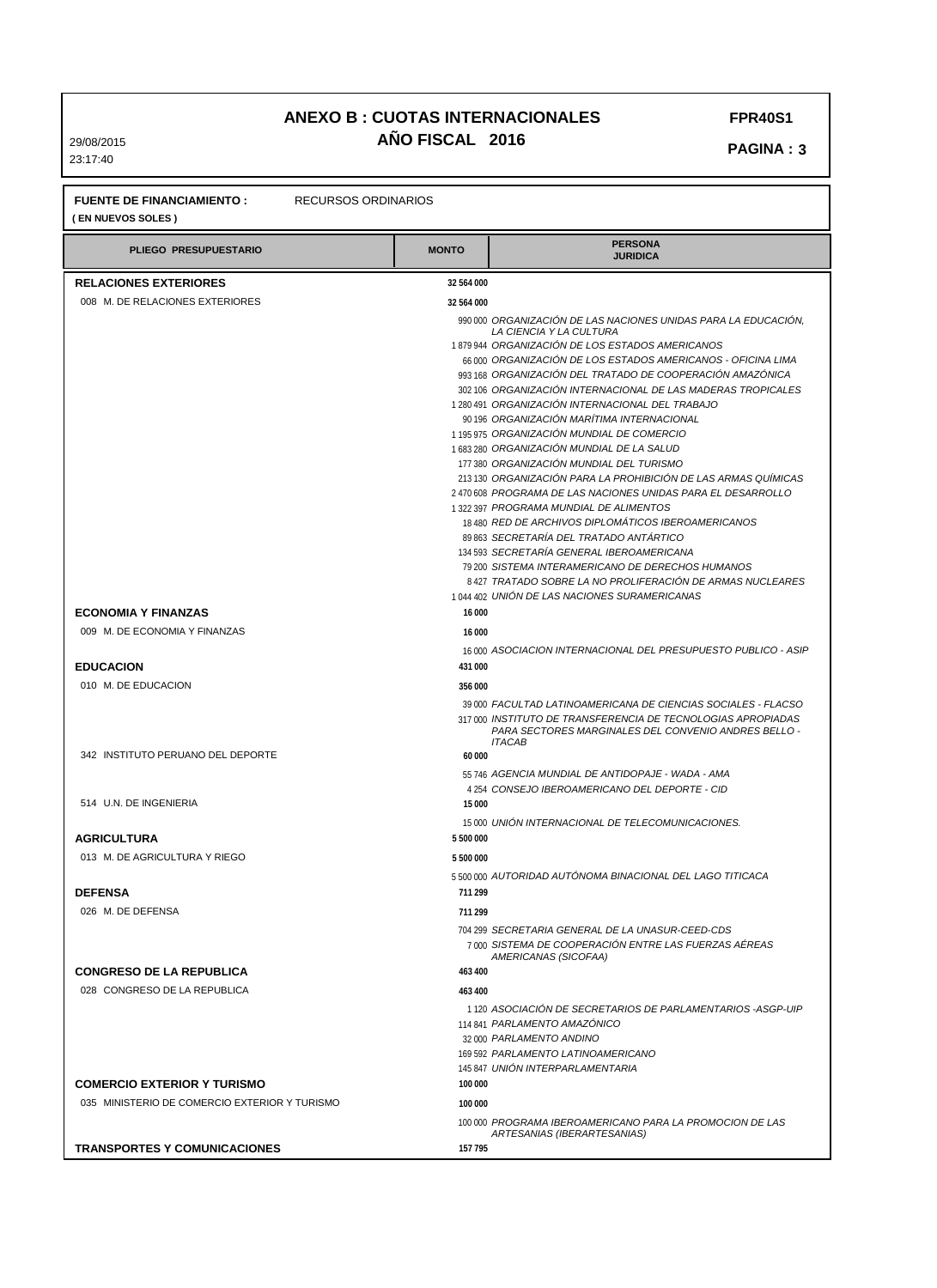29/08/2015 23:17:40

**FPR40S1** 

 **PAGINA: 4** 

| <b>FUENTE DE FINANCIAMIENTO:</b><br><b>RECURSOS ORDINARIOS</b><br>(EN NUEVOS SOLES) |              |                                                                                                                                                                                                                                                                                                                                                                                                                                                                                                                                                                                                                      |  |  |
|-------------------------------------------------------------------------------------|--------------|----------------------------------------------------------------------------------------------------------------------------------------------------------------------------------------------------------------------------------------------------------------------------------------------------------------------------------------------------------------------------------------------------------------------------------------------------------------------------------------------------------------------------------------------------------------------------------------------------------------------|--|--|
| <b>PLIEGO PRESUPUESTARIO</b>                                                        | <b>MONTO</b> | <b>PERSONA</b><br><b>JURIDICA</b>                                                                                                                                                                                                                                                                                                                                                                                                                                                                                                                                                                                    |  |  |
| <b>TRANSPORTES Y COMUNICACIONES</b>                                                 | 157 795      |                                                                                                                                                                                                                                                                                                                                                                                                                                                                                                                                                                                                                      |  |  |
| 036 MINISTERIO DE TRANSPORTES Y COMUNICACIONES                                      | 157 795      |                                                                                                                                                                                                                                                                                                                                                                                                                                                                                                                                                                                                                      |  |  |
|                                                                                     |              | 22 000 ASOCIACIÓN LATINOAMERICANA DE METROS Y SUBTERRÁNEOS-<br><b>ALAMYS</b><br>68 288 ASSOCIATION OF AMERICAN RAILROADS ASOCIACIÓN DE<br>FERROCARRILES AMERICANOS (AAR)                                                                                                                                                                                                                                                                                                                                                                                                                                             |  |  |
|                                                                                     |              | 30 413 INTERNACIONAL ASSOCIATION OF PUBLIC TRANSPORT<br>ASOCIACIÓN INTERNACIONAL DE TRANSPORTE PÚBLICO (UITP)                                                                                                                                                                                                                                                                                                                                                                                                                                                                                                        |  |  |
|                                                                                     |              | 37 094 INTERNACIONAL UNION OF RAILWAYS UNION INTERNACIONAL DE<br><b>FERROCARRILES (UIC)</b>                                                                                                                                                                                                                                                                                                                                                                                                                                                                                                                          |  |  |
| <b>VIVIENDA CONSTRUCCION Y SANEAMIENTO</b>                                          | 1398         |                                                                                                                                                                                                                                                                                                                                                                                                                                                                                                                                                                                                                      |  |  |
| 037 MINISTERIO DE VIVIENDA, CONSTRUCCION Y<br><b>SANEAMIENTO</b>                    | 1398         | 1398 UNION INTERAMERICANA PARA LA VIVIENDA ¿ UNIAPRAVI                                                                                                                                                                                                                                                                                                                                                                                                                                                                                                                                                               |  |  |
| <b>PRODUCCION</b>                                                                   | 342 013      |                                                                                                                                                                                                                                                                                                                                                                                                                                                                                                                                                                                                                      |  |  |
| 244 INSTITUTO NACIONAL DE CALIDAD - INACAL                                          | 342 013      |                                                                                                                                                                                                                                                                                                                                                                                                                                                                                                                                                                                                                      |  |  |
|                                                                                     |              | 7039 COMISIÓN PANAMERICANA DE NORMAS TÉCNICAS COPANT<br>1661 CONFERENCIA DE ESTANDARIZACIÓN NACIONAL DE<br><b>LABORATORIOS INTERNACIONALES NCSLI</b><br>6400 COOPERACION INTERNACIONAL PARA LA ACREDITACION DE<br>LABORATORIOS - ILAC<br>7070 COOPERACIÓN DE ACREDITACIÓN DEL PACIFICO PAC<br>10 624 COOPERACIÓN DEL ASIA PACÍFICO PARA LA ACREDITACIÓN DE<br>LABORATORIOS-APLAC<br>14 064 COOPERACIÓN INTERAMERICANA DE ACREDITACIÓN IAAC<br>4 767 FORO INTERNACIONAL DE ACREDITACION IAF<br>120 231 OFICINA INTERNACIONAL DE PESOS Y MEDIDAS - BIPM<br>7 135 ORGANIZACIÓN INTERNACIONAL DE METROLOGÍA LEGAL - OIML |  |  |

 **41 414 602**

**TOTAL RUBRO :** 

163 022 *ORGANIZACIÓN INTERNACIONAL DE NORMALIZACIÓN ISO*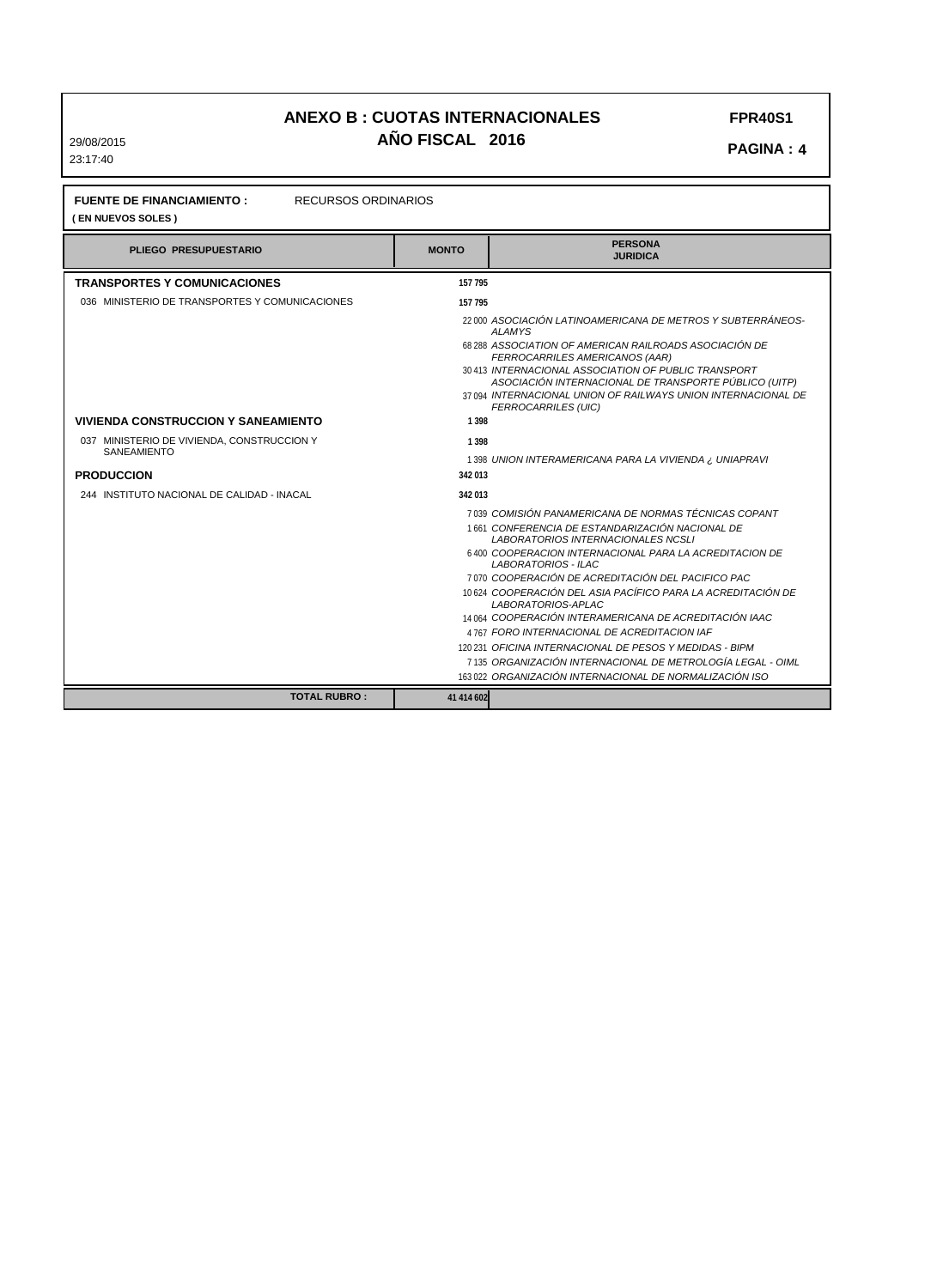29/08/2015 23:17:40

 **PAGINA: 5** 

| PLIEGO PRESUPUESTARIO                                                                                 | <b>MONTO</b> | <b>PERSONA</b><br><b>JURIDICA</b>                                                                                                                                         |  |  |
|-------------------------------------------------------------------------------------------------------|--------------|---------------------------------------------------------------------------------------------------------------------------------------------------------------------------|--|--|
| PRESIDENCIA CONSEJO MINISTROS                                                                         | 279 974      |                                                                                                                                                                           |  |  |
| 019 ORGANISMO SUPERVISOR DE LA INVERSION PRIVADA<br>EN TELECOMUNICACIONES                             | 125 213      |                                                                                                                                                                           |  |  |
| 183 INSTITUTO NACIONAL DE DEFENSA DE LA COMPETENCIA<br>Y DE LA PROTECCION DE LA PROPIEDAD INTELECTUAL | 154 761      | 125 213 UIT - UNION INTERNACIONAL DE TELECOMUNICACIONES<br>75 290 COMITE DE COMPETENCIA DE LA ORGANIZACION PARA                                                           |  |  |
|                                                                                                       |              | COOPERACION Y EL DESARROLLO ECONOMICO-OECD<br>36 045 CONVENIO INTERNACIONAL PARA LA PROTECCION DE LAS<br>OBTENCIONES VEGETALES-UPOV                                       |  |  |
|                                                                                                       |              | 5 139 INTERNATIONAL ASSOCIATION OF INSOLVENCY REGULATORS-IAIR<br>38 287 ORGANIZACION MUNDIAL DE LA PROPIEDAD INTELECTUAL-OMPI                                             |  |  |
| <b>CULTURA</b>                                                                                        | 37 900       |                                                                                                                                                                           |  |  |
| 060 ARCHIVO GENERAL DE LA NACION                                                                      | 37 900       |                                                                                                                                                                           |  |  |
|                                                                                                       |              | 1 200 ASOCIACIÓN LATINOAMERICANA DE ARCHIVOS - ALA<br>2700 CONSEJO INTERAMERICANO DE ARCHIVOS - CIA                                                                       |  |  |
|                                                                                                       |              | 34 000 PROGRAMA DE APOYO AL DESARROLLO DE ARCHIVOS<br><b>IBEROAMERICANOS - ADAI</b>                                                                                       |  |  |
| <b>ECONOMIA Y FINANZAS</b>                                                                            | 1485200      |                                                                                                                                                                           |  |  |
| 009 M. DE ECONOMIA Y FINANZAS                                                                         | 8000         |                                                                                                                                                                           |  |  |
|                                                                                                       |              | 8000 ASOCIACION IBEROAMERICANA DE TRIBUNALES DE JUSTICIA<br>FISCAL O ADMINISTRATIVA A.C.                                                                                  |  |  |
| 055 AGENCIA DE PROMOCION DE LA INVERSION PRIVADA                                                      | 67 000       | 38 000 OECD - ORGANIZACION PARA LA COOPERACION Y EL DESARROLLO                                                                                                            |  |  |
|                                                                                                       |              | <b>ECONOMICO</b><br>29 000 WAIPA- WORLD ASSOCIATION OF INVESTMENT PROMOTION                                                                                               |  |  |
| 057 SUPERINTENDENCIA NACIONAL DE ADUANAS Y DE                                                         | 357 200      | <b>AGENCIAS</b>                                                                                                                                                           |  |  |
| ADMINISTRACION TRIBUTARIA                                                                             |              | 233 450 CENTRO INTERAMERICANO DE ADMINISTRACIONES TRIBUTARIAS -<br><b>CIAT</b>                                                                                            |  |  |
| 058 SUPERINTENDENCIA DEL MERCADO DE VALORES                                                           | 1018000      | 123 750 ORGANIZACION MUNDIAL DE ADUANAS - OMA                                                                                                                             |  |  |
| 095 OFICINA DE NORMALIZACION PREVISIONAL-ONP                                                          | 35 000       | 1018000 INTERNACIONAL ORGANIZATION OF SECURITIES COMMISSIONS                                                                                                              |  |  |
| <b>EDUCACION</b>                                                                                      | 131 113      | 35 000 CENTRO INTERAMERICANO DE LA SEGURIDAD SOCIAL                                                                                                                       |  |  |
| 511 U.N. DE SAN ANTONIO ABAD DEL CUSCO                                                                | 16 113       |                                                                                                                                                                           |  |  |
|                                                                                                       |              | 16 113 GRUPO DE UNIVERSIDADES IBEROAMERICANAS LA RABIDA                                                                                                                   |  |  |
| 519 U.N. DE LA AMAZONIA PERUANA                                                                       | 100 000      | 30 000 ASOCIACIÓN DE UNIVERSIDADES AMAZÓNICAS-UNAMAZ                                                                                                                      |  |  |
| 533 U.N. DE SAN MARTIN                                                                                | 15 000       | 70 000 ORGANIZACIÓN UNIVERSITARIA INTERAMERICANA-OUI                                                                                                                      |  |  |
|                                                                                                       |              | 15 000 ASOCIACIÓN DE UNIVERSIDADES AMAZÓNICAS - UNAMAZ.                                                                                                                   |  |  |
| TRABAJO Y PROMOCION DEL EMPLEO                                                                        | 62 910       |                                                                                                                                                                           |  |  |
| 012 M. DE TRABAJO Y PROMOCION DEL EMPLEO                                                              | 62 910       | 900 ASOCIACION ESPAÑOLA DE EMPLEO CON APOYO - AESE                                                                                                                        |  |  |
|                                                                                                       |              | 6510 ASOCIACION INTERNACIONAL DE CONSEJOS ECONOMICOS Y<br>SOCIALES E INSTITUCIONES SIMILARES - AICESIS<br>15 000 ASOCIACIÓN MUNDIAL DE LOS SERVICIOS PÚBLICOS DE EMPLEO - |  |  |
|                                                                                                       |              | <b>AMSPE</b><br>6000 CENTRO INTERAMERICANO PARA EL DESARROLLO DEL<br>CONOCIMIENTO EN LA FORMACION PROFESIONAL<br>(OIT/CINTERFOR)                                          |  |  |
|                                                                                                       |              | 17 000 ORGANIZACIÓN IBEROAMERICANA DE SEGURIDAD SOCIAL - OISS<br>17 500 RED INTERAMERICANA PARA LA ADMINISTRACION LABORAL - RIAL                                          |  |  |
| <b>AGRICULTURA</b>                                                                                    | 250,000      |                                                                                                                                                                           |  |  |
| 160 SERVICIO NACIONAL DE SANIDAD AGRARIA - SENASA                                                     | 250 000      |                                                                                                                                                                           |  |  |
|                                                                                                       |              | 180 000 COMITE DE SANIDAD VEGETAL DEL CONO SUR - COSAVE<br>70 000 ORGANISMO INTERNACIONAL DE SANIDAD ANIMAL - OIE                                                         |  |  |
| <b>ENERGIA Y MINAS</b>                                                                                | 695 000      |                                                                                                                                                                           |  |  |

**FPR40S1**